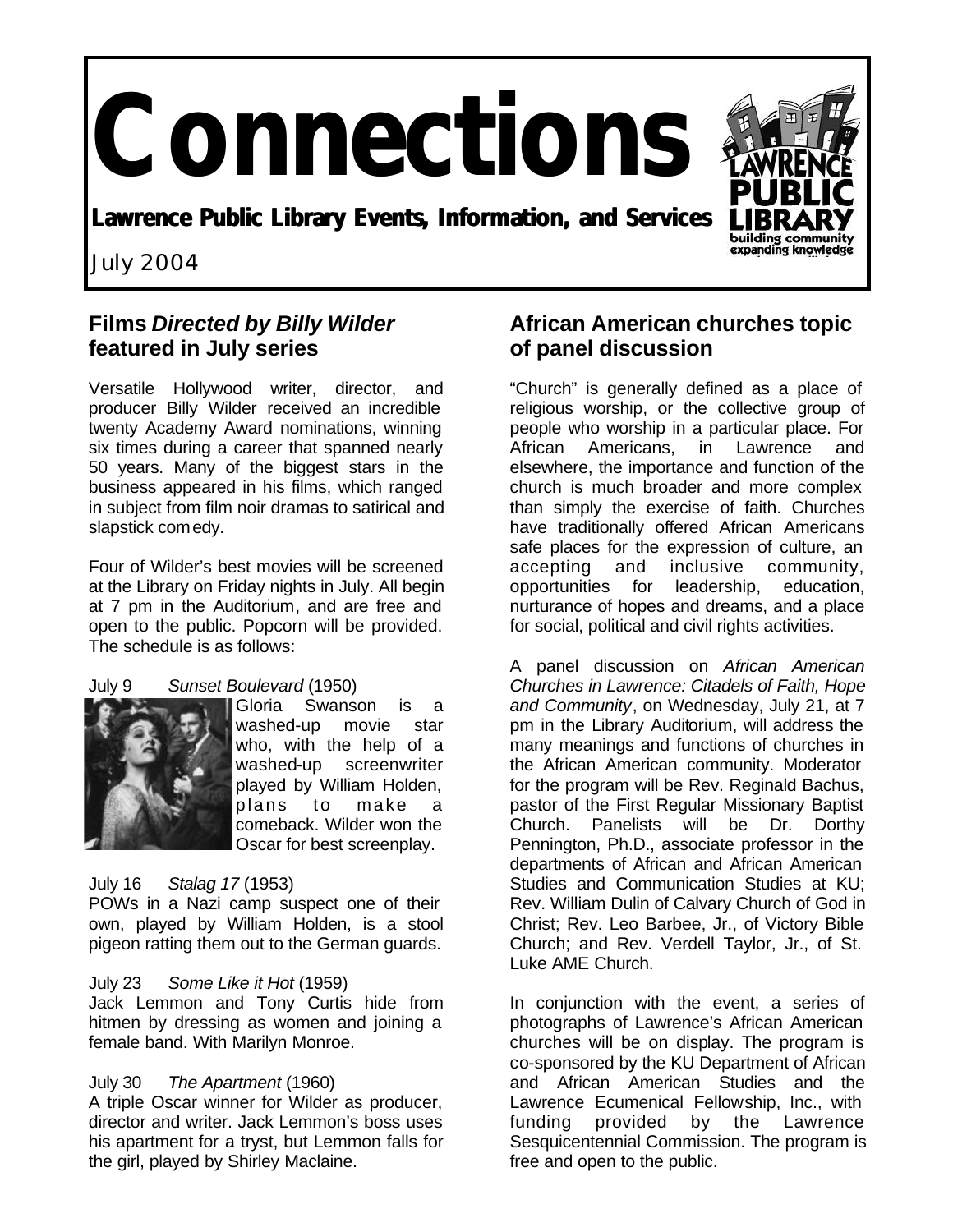### **Summer reading programs run through July 31**

There's still time to complete the summer reading program! This year's theme for children and adults is *Discover New Trails @ Your Library*. Readers and listeners up to 18 years



of age who complete 16 books will receive a packet of free coupons and other goodies, including a new book to keep.

Adults need to read only four books, each of which is related in some way to the theme, to receive a coupon packet and be entered in a grand prize drawing for two tickets to the Star Spangled Spectacular at the Lied Center on November 7, and dinner for two at the Free State Brewery. Entry forms are available at the Reference Desk. The deadline is July 31.

Young Adult readers ages 11 to 18 who participate in the *Get Lost @ Your Library* reading program are eligible for a host of valuable prizes. Stop by The Zone for more information and to sign up.

### **Just-released FBI documents confirm ALA's USA PATRIOT Act concerns**

by the American Library Association

The American Library Association (ALA) reported on June 22 that just-released Federal Bureau of Investigation documents indicate that the FBI sought to use Section 215 of the USA PATRIOT Act less than one month after Attorney General John Ashcroft told ALA President Carla Hayden that this power had never been used. The records, turned over to the Freedom to Read Foundation (FTRF) and other First Amendment organizations, do not indicate how many times the FBI has invoked Section 215 since October 2003.

"These documents demonstrate there is no validity in the Department of Justice's ongoing suggestions that librarians and other critics of PATRIOT Act provisions are 'hysterical,'" Hayden said. "The guidance memo confirms the ALA's understanding of the scope and nature of the business records authority granted by Section 215 and that the judicial review is of a lower legal standard than was previously provided in U.S. law."

The records about the government's use of the PATRIOT Act were obtained through a Freedom of Information Act (FOIA) request filed in October 2003 on behalf of the FTRF, the American Civil Liberties Union, the Electronic Privacy Information Center and the American Booksellers Foundation for Free Expression. Five documents were released, including a guidance memorandum on Business Records Orders and an email that acknowledges that Section 215 can be used to obtain physical objects - including a person's apartment key - in addition to records. To see electronic versions of the documents, please go to http://www.aclu.org/SafeandFree/ SafeandFree.cfm?ID=15327&c=262. A further release is expected in July.

To read more about the ALA's objections to USA PATRIOT Act, please visit http://www.ala. org/ala/pio/mediarelations/patriotactmedia. htm. As part of the Campaign for Reader Privacy (www.readerprivacy.org), the ALA has helped gather more than 130,000 signatures seeking amendments to the Act.

# **Hours set for fall book sale**

The Friends of Lawrence Public Library have announced the dates for their 2004 Fall Book Sale, which will again be held in the tent and garage at 7th and Kentucky. Thanks to the generous donations of books and other items by the citizens of Lawrence, and due directly to the many hours of hard work put in yearround by the Friends' volunteers who sort and price books and make the sale happen, the Library receives thousands of dollars in support each year from the sales. These funds are used to add materials to the collection, buy needed equipment, and provide programs.

| Thurs, Sept 30 | 5-9 pm     | <b>Members Night</b>  |
|----------------|------------|-----------------------|
| Fri, Oct 1     | 10 am-8 pm |                       |
| Sat, Oct 2     | 10 am-6 pm |                       |
| Sun, Oct 3     | $1-6$ pm   | <b>Half Price Day</b> |
| Tues, Oct 5    | 5-8 pm     | \$7 Bag Night         |
| Thurs, Oct 7   | 5-8 pm     | \$5 Bag Night         |
| Sat, Oct 9     | 10am-4 pm  | Giveaway              |

Renew your memberships and mark your calendars now!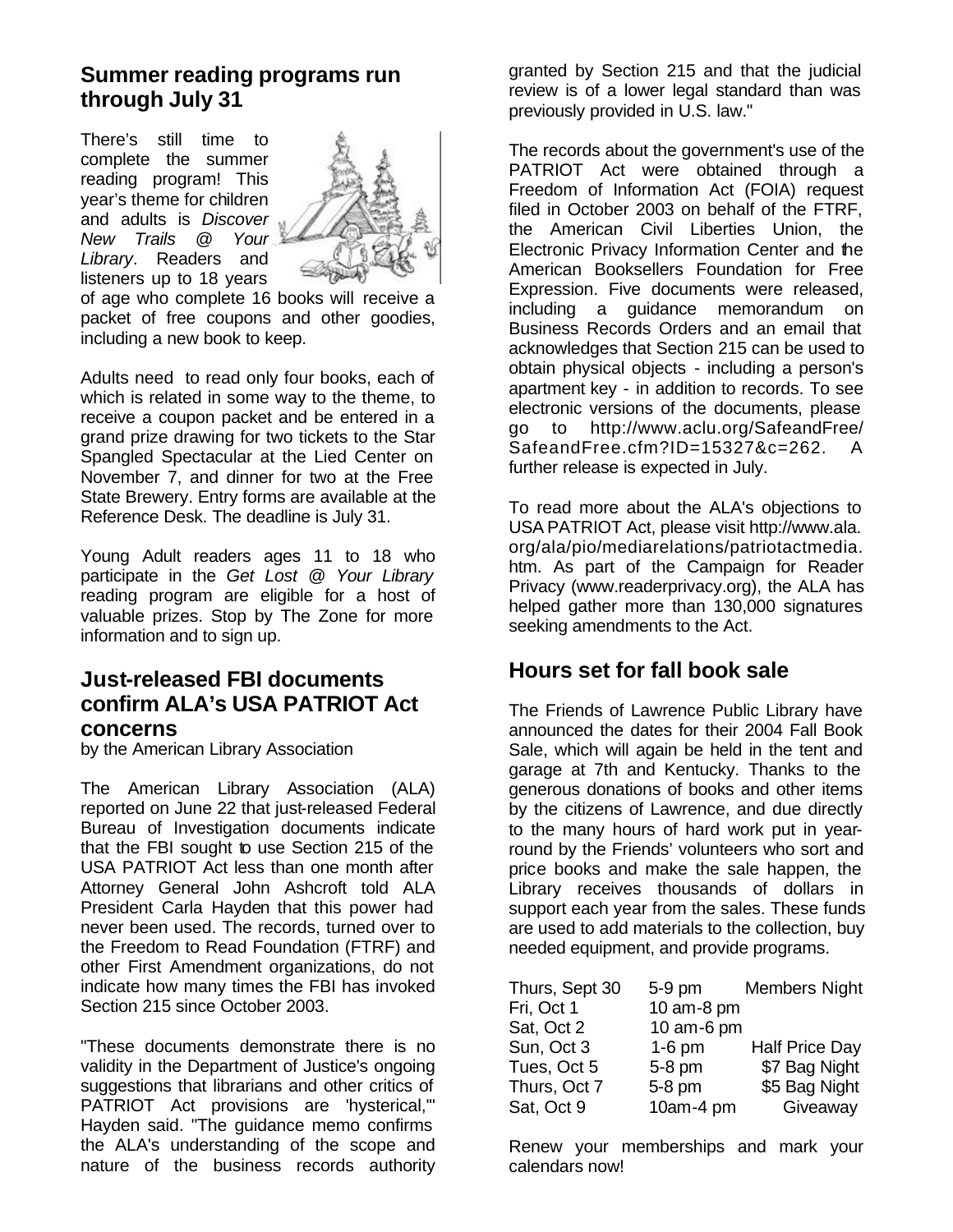### **Lawrence Art Guild members' display their works**

Original artwork created by participating members of the Lawrence Art Guild is on exhibit at the Library during the month of July in the Entrances, Gallery, Cases and Lower Level. Approximately 45 artists have created works in a variety of media including acrylics, oils, watercolors, pastels, monoprints, mixed media, collages, assemblages, textiles, fused glass, and more.

A public reception will be held in the Library Gallery on Friday, July 23, from 7 to 9 pm during the Summer Downtown Gallery Walk. This is a wonderful opportunity to meet some of the artists, to see the wide diversity of artwork created by Guild members, and for the artists to share their artwork with our community!



*"Cultural Creatives United" by Laurie Culling, acrylics on canvas, 4" x 4". This painting is one of thirty 4" x 4" artworks created by 30 different artists for a collaboration artwork given to former Lawrence Art Guild president Elaine Matt.*

Art exhibits at the Lawrence Public Library are sponsored by the Lawrence Art Guild. For more information on the Guild, see their web site at http://www.lawrenceartguild.com. Laurie Culling is the coordinator for the Guild's July show and for all of the Library art exhibits.

### Coming up in August

August 21—*Civil War on the Western Frontier* A full day of activities!

10 am-Civil War genealogist shares tips 11 am-HeritagQuest web site demonstration 1 pm-*Civil War in Kansas* author Roy Bird 2 pm-Military uniform display 2:30 pm-*Of Corset Matters*, a dressing out

Watch for details in the next issue of *Connections*!

# **New Books**

*How to Hunt Ghosts* by Joshua Warren (133.1 WARREN J). This "practical guide" to ghost hunting tells you everything you need to know to find, exorcise, or communicate with spirits.

*Boomer Nation* by Steve Gillon (305.2409 GILLON S). How the largest and richest generation in American history has changed and shaped our culture.

*America's National Wildlife Refuges* by Russell D. Butcher (333.7809 BUTCHER). A thorough state-by-state guide to all places wild, with info on accessibility and facilities.

*When Life Nearly Died* by Michael J. Benton (576.84 BENTON M). What caused the extinction 251 million years ago, long before the dinosaurs were wiped out by a meteorite, of 90 percent of the life on Earth?

*The Circle of Life* by Anup and Manoj Shah (OVERSIZE 591.7409 SAH A). Take a front seat journey to the African savannah through this collection of stunning photographs.

*Barbie Loves L.A.* by Greg LaVoi (688.7221 LAVOI G). America's favorite doll shares her photo diary, wearing her most fabulous clothes in L.A.'s trendiest spots. This one's a hoot!

*Gustav Stickley* by David Cathers (749.213 STICKLEY). The first full-length biography of the Arts & Crafts design genius' life and work. With many photographs.

*A Year at the Races* by Jane Smiley (798.4009 SMILEY J). Pulitzer Prize winner and horse lover Smiley reflects on all aspects of horse and human relationships.

*Shakespeare's Face* by Stephanie Nolen (822.33 NOLEN S). An investigation into whether a portrait found under a bed in Canada is really the face of the Bard.

*The Brontë Myth* by Lucasta Miller (823.809 BRONTE C). Exploration of the myth surrounding the three sisters and their work.

*The Island at the Center of the World* by Russell Shorto (974.7102 SHORTO R). Story of the founding of Manhattan by the Dutch, and their lasting influence on America.